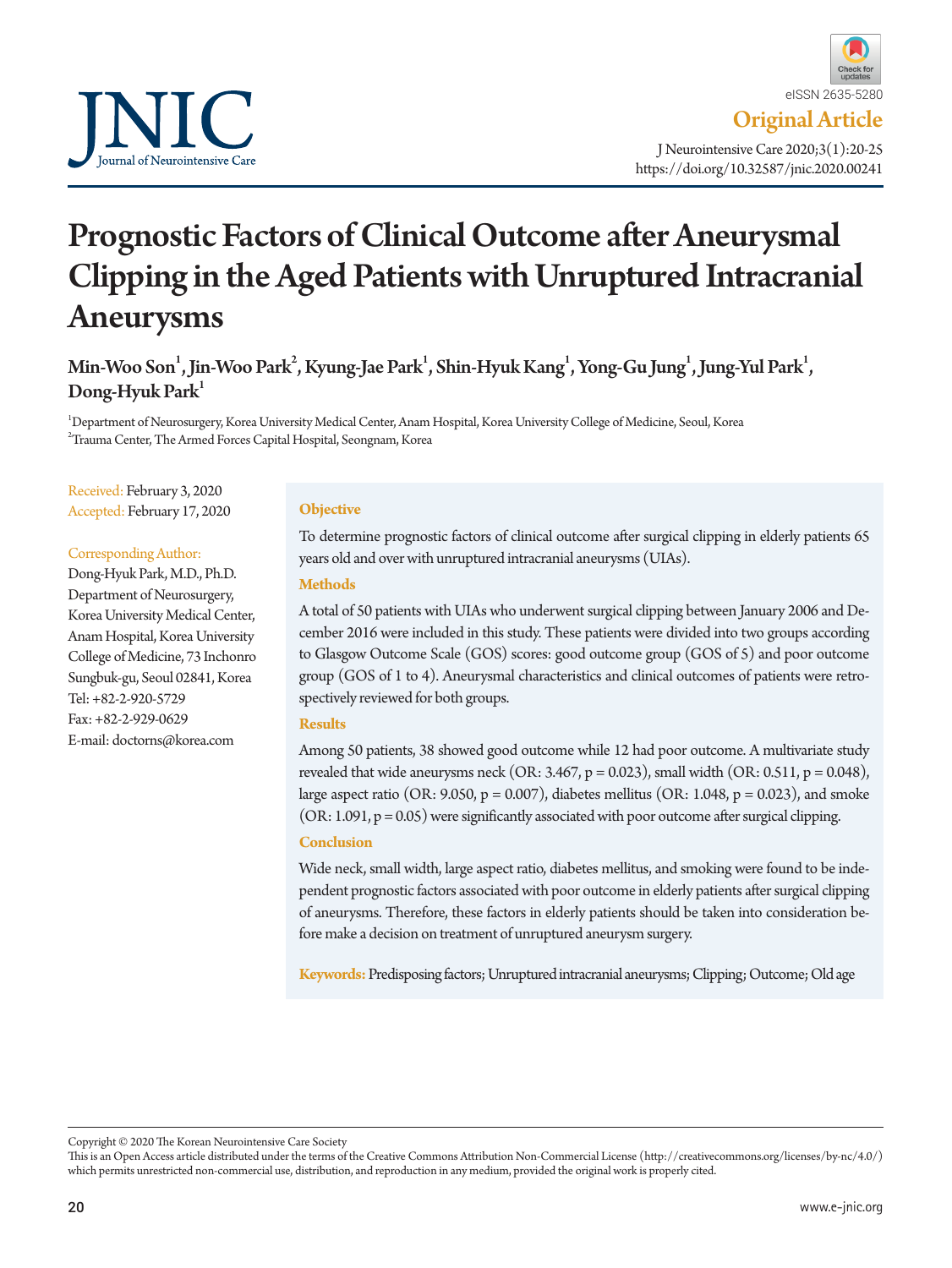# **INTRODUCTION**

Unruptured intracranial aneurysms (UIAs) are commonly diagnosed due to improved imaging techniques. The rupture risk is increased almost linearly with increasing age of patients with intra-cranial aneurysms<sup>6,[13\)](#page-5-1)</sup>. The mortality rate due to rupture of aneurysm ranges from 26% to  $45\%^{1,15)}$  $45\%^{1,15)}$  $45\%^{1,15)}$  $45\%^{1,15)}$ . Therefore, it is important for neurosurgeons to decide whether to treat UIAs found in elderly patients. Surgical clipping of UIAs is considered to be more invasive than endovascular embolization.

However, some conditions such as middle cerebral artery aneurysms or wide neck aneurysms need surgical clipping rather than endovascular coiling. Clinical outcomes of surgical clipping of UIA would be associated with various patient' and aneurysmal factors. For example, the risk of postoperative complications may be higher in elderly patients than that in younger patients because elderly patients are more likely to have various underlying diseases such as heart disease, renal disease, and cerebrovascular disease than younger patients<sup>14,[22](#page-5-5))</sup>. However, it is still unclear which factors more affect the clinical outcome after surgical clipping of UIAs among older population. Thus, the objective of this study was to determine prognostic factors of clinical outcome after surgical clipping in elderly patients 65 years old and over with UIAs.

# **MATERIALS AND METHODS**

## **Patient selection and inclusion criteria**

A total of fifty patients 65 years old and over with UIAs who underwent surgical neck clipping between January 2006 and December 2016 were included in this study. Patients were excluded if they had any of the following: 1) prior subarachnoid hemorrhage (SAH) and 2) fusiform aneurysm. Clinical outcomes, aneurysmal characteristics (location, size, and morphological characteristics), and patients characteristics (age, sex, and underlying diseases) were evaluated.

## **Analysis of aneurysmal characteristics**

Aneurysms were classified into the following categories based on location, size, and shape: 1, middle cerebral artery (MCA); 2, anterior communicating artery (ACoA) including distal anterior cerebral artery; 3, internal carotid artery (ICA); and 4, posterior communicating artery (PCoA). ICA included the location between the cavernous portion of ICA and the internal carotid artery bifurcation. It also included the origin of the anterior choroidal artery, excluding those located at the origin of the posterior communication. There was no clipping case for cavernous ICA, basilar top, or vertebrobasilar artery aneurysm. Aneurysmal factors in-

cluded height, neck, and width of aneurysm. These factors were measured through transfemoral cerebral angiography (TFCA) images. The maximum diameter was defined as the longest diameter of UIA. Aspect ratio was the ratio of height to neck.

### **Analysis of patient factors**

The following factors of patients over 65 years were analyzed: sex, underlying diseases such as hypertension (previously known patient being treated with antihypertensive medications or blood pressure over 140/90 mm Hg during nonacute phase) and diabetes mellitus (DM) (fasting glucose > 7 mmol/L or patient being treated with antidiabetic medication), smoking history (current or past), alcohol history, and other diseases such as history of ischemic stroke and cardiac diseases (heart failure, arrhythmia).

## **Analysis of post-operative state and follow up**

Clinical outcome of each patient at 1 month after surgical clipping was assessed using Glasgow Outcome Scale (GOS) based on the following: GOS score of 5, no disability; GOS score of 4, moderate disability (i.e., no need for assistance in everyday life, employment is possible although it may require special equipment); GOS score of 3, severe disability (i.e., severe injury with permanent need for help with daily living); GOS score of 2, persistent vegetative state; and GOS score of 1, death. Patients were divided into two groups according to their GOS scores: good outcome group (GOS score of 5) and poor outcome group (GOS score of 1 to 4). Small disability after surgical clipping of UIAs was considered unacceptable in this study. Therefore, GOS 4 was also considered a poor outcome after clipping of unruptured aneurysm.

#### **Statistical analysis**

All statistical analyses were performed with SPSS ver. 23.0 (IBM corporation, Armonk, NY, USA). Binary logistic regression analysis was performed to examine any independent association between groups. Odds ratio (ORs) and their 95% confidence intervals (CIs) were estimated. Both multivariate and univariate analysis were performed. Data are expressed as mean ± standard deviation (SD). Statistical significance was considered at  $P \le 0.05$ . Between-cohort comparisons for distributions of baseline characteristics were performed with Chi-squared test for categorical variables and Mann-Whitney test for continuous variables.

## **RESULTS**

# **Comparison of risk factors between the good outcome group and the poor outcome group**

Results of comparison for patient and aneurysmal characteristics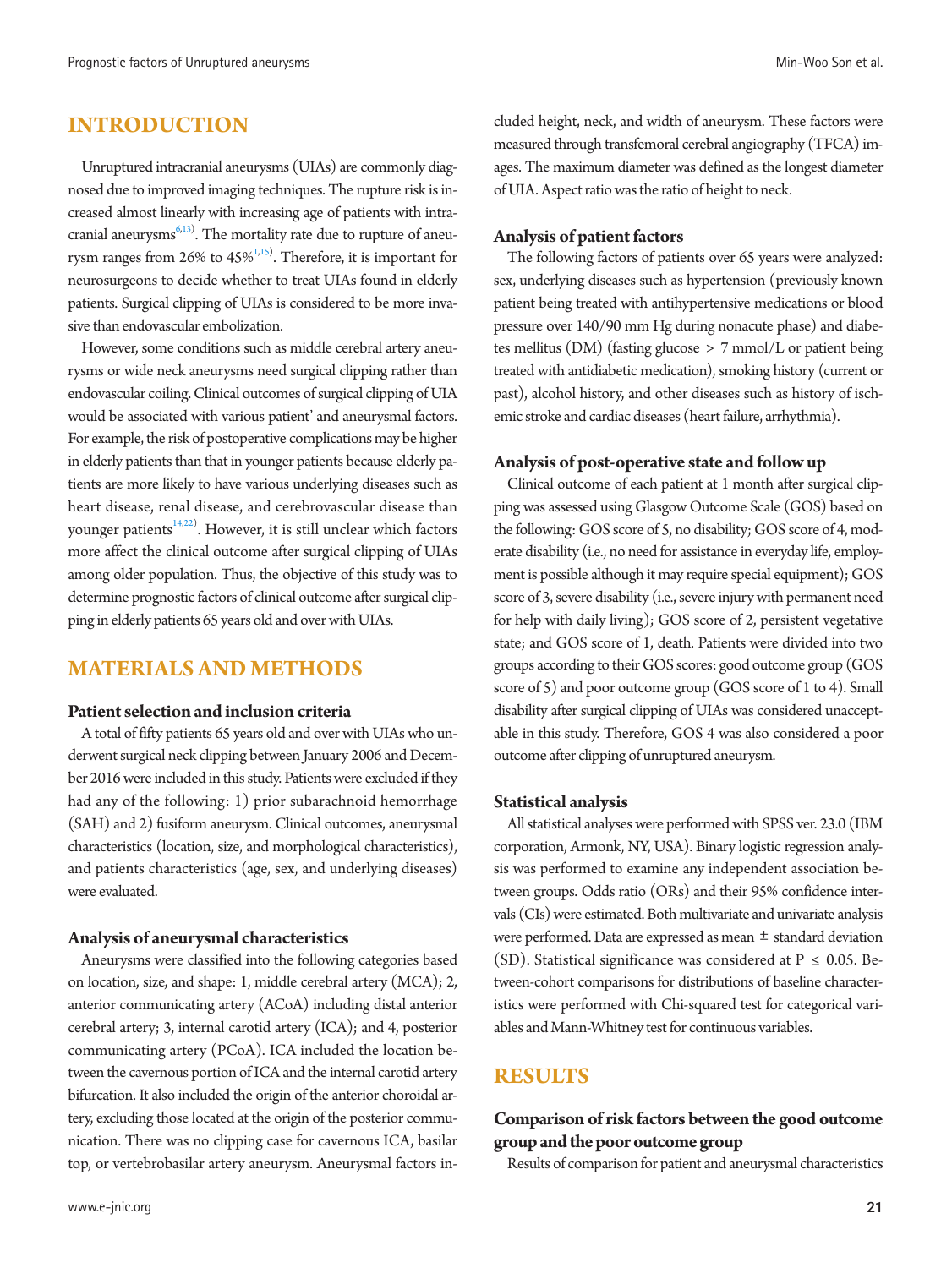between the good outcome group and the poor outcome groups are summarized in [Table 1.](#page-2-0)

## **Postoperative mortality and morbidity**

A total of 38 (76%) patients achieved good outcome (GOS score of 5) at 1 month follow up. However, 12 (24%) patients had poor outcome. Overall mortality rate was 1% and overall surgical morbidity rate was 24%. One of 50 patients died after the operation within one month. The death was due to sepsis. Nine patients had GOS score of 4 at 1 month postoperatively. These patients showed third nerve palsy diplopia and short term memorial impairment. Two patients had GOS score of 2 or 3. They showed hemiparesis and severe cognitive dysfunction.

## **Patient characteristics**

A total of 50 patients with newly diagnosed aneurysms who underwent treatment for aneurysms were reviewed over a period of 10 years. Of the 38 patients in the good outcome group, 8 (21%) were males while 30 (79%) were females. Their average age was 69.5  $\pm$  3.8 years. (65 to 78 year) Of the 12 patients in the poor outcome group, two (16%) were males and 10 (84%) were fe-

males. Their mean age was  $68.9 \pm 3.4$  years. (65 to 75 year) Age was not significantly ( $p = 0.846$ ) associated with surgical outcome. Sex did not show significant ( $p = 0.076$ ) difference between the two groups either. A total of 40 patients had hypertension. However, the distribution of hypertension was not significantly ( $p = 0.174$ ) different between the good outcome group and the poor outcome group. Nine patients had DM. The distribution of DM was significantly ( $p = 0.023$ ) different between the two groups. The number of patients with history of drinking alcohol showed no significant ( $p = 0.070$ ) difference between the two groups. Smoking history also showed statistically significant ( $p = 0.050$ ) difference between the two groups.

#### **Aneurysms characteristics**

Mean neck size was  $3.90 \pm 1.49$  mm in the good outcome group, which was not significant ( $p = 0.512$ ) different from that  $(4.47 \pm 2.00 \text{ mm})$  of the poor outcome group. Mean height was not significantly different either between the two groups (5.15  $\pm$ 3.01 mm in the good outcome group vs. 6.70  $\pm$  4.12 mm in the poor outcome group,  $p = 0.113$ ). Mean width in the good outcome group group (5.93  $\pm$  4.01 mm) was higher than that in the

<span id="page-2-0"></span>

|  | Table 1. Comparison of patient characteristics and aneurysmal characteristics between the good outcome group and the poor outcome group |  |  |
|--|-----------------------------------------------------------------------------------------------------------------------------------------|--|--|
|  |                                                                                                                                         |  |  |

|                                       | Good outcome group (GOS 5) (38 patients) | Poor outcome Group (GOS 1-4) (12 patients) | p-value |
|---------------------------------------|------------------------------------------|--------------------------------------------|---------|
| Age                                   |                                          |                                            |         |
| Mean - yr                             | $69.5 \pm 3.8$                           | $68.9 \pm 3.4$                             | 0.846   |
| No. of females (%)                    | 30(79)                                   | 10(84)                                     | 0.076   |
| Hypertension (%)                      | 30(79)                                   | 10(84)                                     | 0.174   |
| Diabetes mellitus (%)                 | 6(15)                                    | 3(25)                                      | 0.023   |
| Ischemic stroke (%)                   | 4(10)                                    | 1(8)                                       | 0.548   |
| Cardiac disease (%)                   | 3(7)                                     | 3(25)                                      | 0.914   |
| Smoke history (%)                     | 4(10)                                    | 3(25)                                      | 0.050   |
| Alcohol (%)                           | 4(10)                                    | 1(8)                                       | 0.070   |
| Others                                | 6(15)                                    | 4(33)                                      | 0.412   |
| Size of aneurysms                     |                                          |                                            |         |
| $Mean \pm SD - mm$                    |                                          |                                            |         |
| Neck                                  | 3.90±1.49                                | $4.47 \pm 2.00$                            | 0.512   |
| Height                                | $5.15 \pm .3.01$                         | $6.70 \pm 4.12$                            | 0.113   |
| Width                                 | $5.93 \pm 4.01$                          | $5.73 \pm 2.54$                            | 0.880   |
| Maximum diameter                      | $6.32 \pm 3.93$                          | 7.34±3.95                                  | 0.254   |
| Aspect ratio                          | $1.37 \pm 0.64$                          | 1.59±0.90                                  | 0.474   |
| Location of aneurysms $(\%)$          |                                          |                                            |         |
| Anterior communicating artery (%)     | 13(33)                                   | 5(41)                                      | 1.000   |
| Posterior communicating artery $(\%)$ | 3(7)                                     | 3(25)                                      | 0.323   |
| Middle cerebral artery (%)            | 20(51)                                   | 4(33)                                      | 0.213   |
| Internal carotid artery $(\%)$        | 2(5)                                     | 0(0)                                       | 1.000   |
| Daughter sac $(\%)$                   | 7(17)                                    | 5(41)                                      | 0.263   |

**Bold Indicates statistically significant difference of p<0.05.**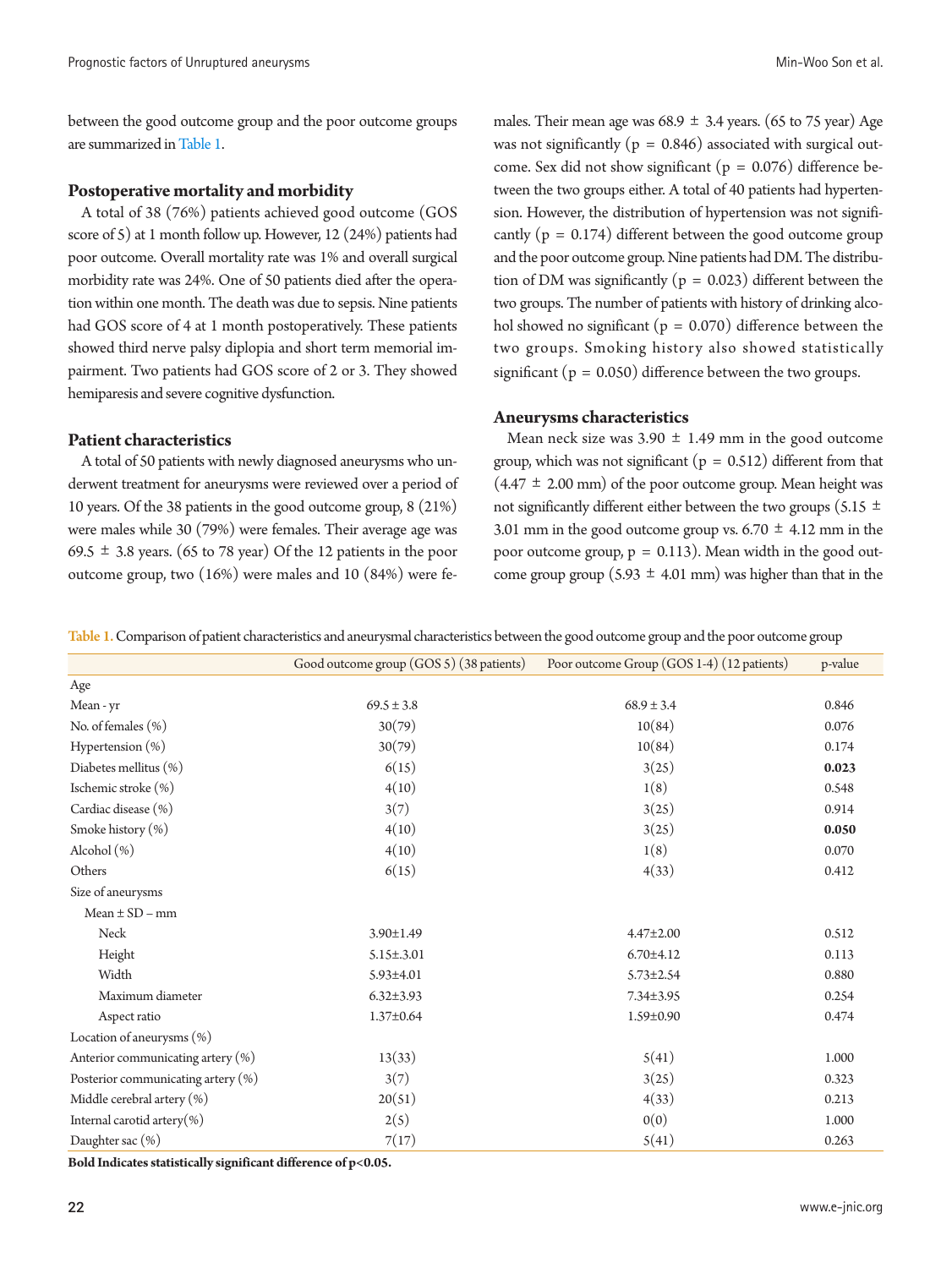poor outcome group (5.73  $\pm$  2.54 mm). However, the difference was not statistically significant ( $p = 0.880$ ). The maximum diameter (6.32  $\pm$  3.93 mm in the good outcome group vs. 7.34  $\pm$  3.95 mm in the poor outcome group,  $p = 0.254$ ) or aspect ratio (1.37)  $\pm$  0.64 in the good outcome group vs. 1.59  $\pm$  0.90 in the poor outcome group,  $p = 0.474$ ) was not also significantly different between the two groups either. The most common location of aneurysms in the good outcome group was MCA (51%, 20 patients). It was ACoA (35%, 5 patients) in the poor outcome group. The distribution of UIA was not significantly different in any location. A total of 12 patients had daughter sac, including 7 patients in the good

outcome group and 5 patients in the poor outcome group. The ratio of patients with daughter sac was not significantly ( $p = 0.263$ ) different between the two groups.

## **Association between risk factors and poor outcome after aneurysmal clipping**

Results of logistic regression analysis of associations between risk factors and surgical outcome are shown in [Table 2](#page-3-0), [3.](#page-3-1) No statistically significant factors were found in univariate analysis. Known risk factors for surgical outcome for the elderly such as smoking  $(OR:1.419, p = 0.300)$ , hypertension  $(OR:1.333, p = 0.682)$ ,

<span id="page-3-0"></span>Table 2. Univariate analysis between the good outcome group and the poor outcome group

|                                    | Univariate analysis |                             |         |  |
|------------------------------------|---------------------|-----------------------------|---------|--|
| Clinical characteristics           | <b>OR</b>           | 95% CI for OR (Lower-upper) | p-value |  |
| Age                                | 0.954               | $0.802 - 1.135$             | 0.594   |  |
| No. of females                     | 1.548               | $0.287 - 8.364$             | 0.611   |  |
| Hypertension(Positive)             | 1.333               | $0.336 - 5.290$             | 0.682   |  |
| Diabetes mellitus(Positive)        | 1.667               | $0.142 - 3.125$             | 0.607   |  |
| Smoke history (Positive)           | 1.419               | $0.081 - 2.167$             | 0.3     |  |
| Alcohol user (Positive)            | 1.486               | $0.152 - 14.553$            | 0.734   |  |
| Size of aneurysms                  |                     |                             |         |  |
| Mean $\pm$ SD (mm)                 |                     |                             |         |  |
| Neck                               | 1.228               | $0.854 - 1.766$             | 0.267   |  |
| Height                             | 1.136               | $0.953 - 1.354$             | 0.156   |  |
| Width                              | 0.984               | $0.824 - 1.175$             | 0.858   |  |
| Maximum diameter                   | 1.062               | $0.919 - 1.228$             | 0.414   |  |
| Aspect ratio $(\%)$                | 1.527               | $0.670 - 3.478$             | 0.313   |  |
| Location of aneurysms (Positive)   |                     |                             |         |  |
| Anterior communicating artery      | 0.9                 | 0.250-3.237                 | 0.872   |  |
| Posterior communicating artery     | 0.306               | $0.054 - 1.736$             | 0.181   |  |
| Middle cerebral artery bifurcation | 2.632               | 0.704-9.838                 | 0.15    |  |
| Internal carotid artery            | 6.112               | $0.000 - 99.99$             | 0.999   |  |
| Daughter sac(Positive)             | 2.54                | 0.684-9.947                 | 0.181   |  |

OR: Odds ratio, CI: Confidence interval.

<span id="page-3-1"></span>Table 3. Multivariate analysis between the good outcome group and the poor outcome group

| Clinical characteristics       | Multivariate analysis |                             |         |  |
|--------------------------------|-----------------------|-----------------------------|---------|--|
|                                | <b>OR</b>             | 95% CI for OR (Lower-upper) | p-value |  |
| Neck                           | 3.467                 | 1.183-10.161                | 0.023   |  |
| Width                          | 0.511                 | $0.262 - 0.994$             | 0.048   |  |
| Diabetes mellitus              | 1.048                 | $1.004 - 1.655$             | 0.023   |  |
| Smoke                          | 1.091                 | 1.008-1.997                 | 0.050   |  |
| Alcohol                        | 92.97                 | $0.695 - 12443.9$           | 0.070   |  |
| Aspect ratio                   | 9.050                 | 1.831-44.736                | 0.007   |  |
| Shape(Daughter sac; (Positive) | 6.788                 | $0.805 - 57.232$            | 0.078   |  |
| Posterior communicating artery | 0.107                 | $0.009 - 1.272$             | 0.077   |  |
|                                |                       |                             |         |  |

OR: Odds ratio, CI: Confidence interval, **Bold Indicates statistically significant difference of p<0.05.**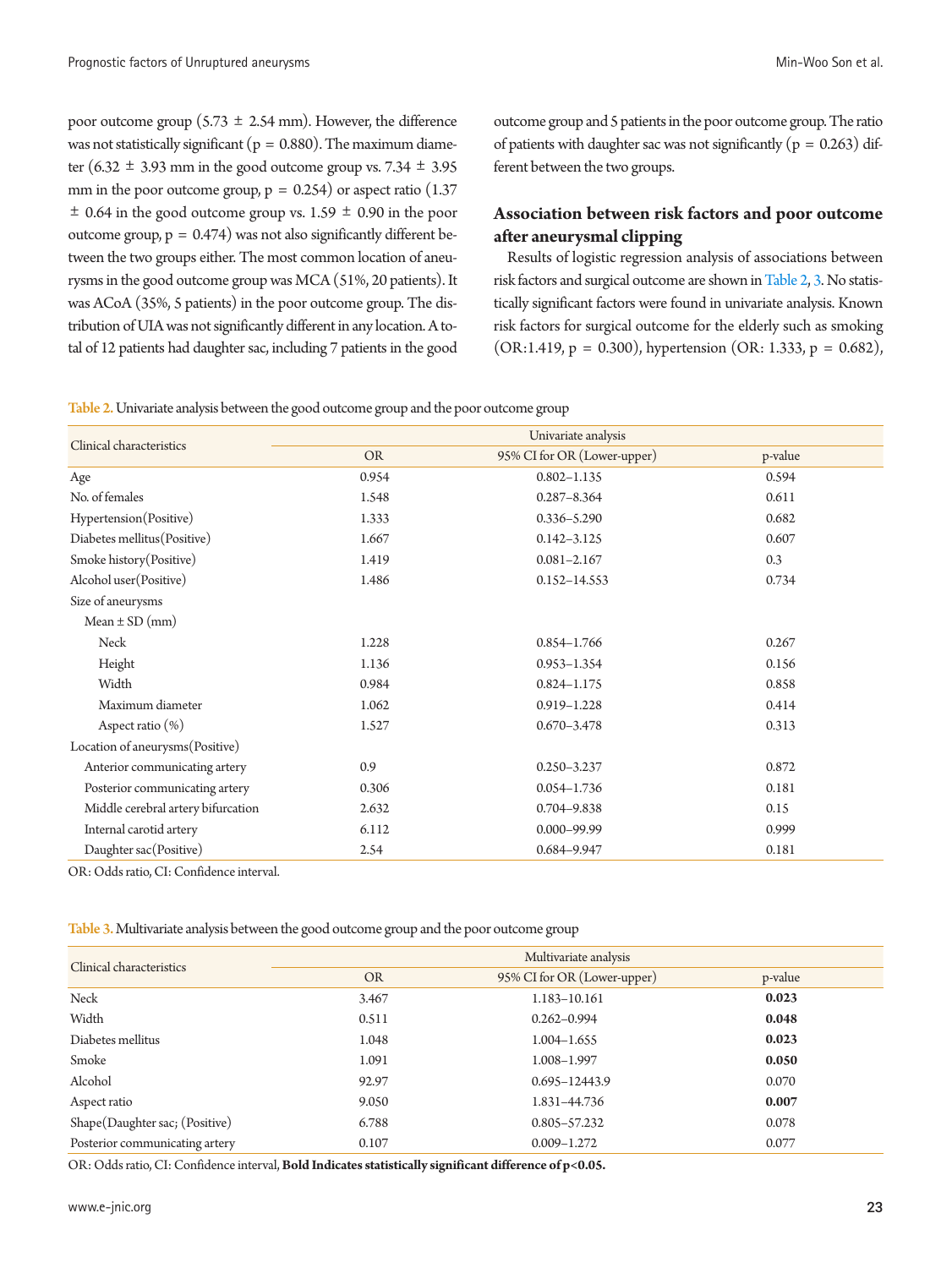posterior circulation (OR: 0.306, p = 0.181), daughter sac (OR: 2.540,  $p = 0.181$ ), and large size aneurysms (height, OR: 1.136,  $p =$ 0.156; width, OR: 0.984,  $p = 0.858$ ) showed no significant association with surgical outcome. However, multivariate analysis revealed that large neck size of aneurysm (OR:  $3.467$ ,  $p = 0.023$ ), small width  $(OR: 0.511, p = 0.024)$ , large aspect ratio  $(OR: 9.050, p = 0.007)$ , DM (OR: 1.048,  $p = 0.023$ ), and smoking history (OR: 1.091,  $p =$ 0.050) were significantly associated with poor outcome.

## **DISCUSSION**

Results of this study revealed that smoke history and DM were significantly different between the good outcome group and the poor outcome group. This is because patients with a smoking and DM history account for more ratio in poor outcome group than good outcome group (smoking history: 4 (10%) patients in the good outcome group vs. 3 (21%) patients in the poor outcome group,  $p = 0.050$ ; DM: 6 (15%) patients in the good outcome group vs. 3 (21%) patients in the poor outcome group,  $p = 0.023$ ). Both smoking and DM had significant association with poor prognosis after surgery.

In multivariate analysis, large neck size, small width, large aspect ratio, DM, and smoking were independently associated with poor outcome group. Smoking is generally known as a a risk factor of poor outcome<sup>[17](#page-5-6)[,21\)](#page-5-7)</sup>. Smoking can cause inflammatory reaction and increase the risk of aneurysms rupture $\overline{^{11,16}}$ . Pneumonia is very common in postoperative elderly patients. It occurs more frequently in smokers than that in non-smokers. It is difficult to treat pneumonia in smokers. In addition, nicotine can impair vascular elasticity and increase its fragility. It reduces adaptation to circulation changes, thus complicating certain procedures such as catheter insertion $^{24)}$  $^{24)}$  $^{24)}$ . In our study, smokers had worse prognosis than non-smokers. DM is a controversial risk factor for poor outcome. Some studies have found that DM is a risk factor of poor out-come<sup>2[,8\)](#page-5-11)</sup>. On the contrary, it is a statistically insignificant factor in other studies<sup>20</sup>. In our study, people with DM were found to have worse prognosis after aneurysmal clipping than those without DM.

When treating aneurysms in elderly patients, multiple factors including the presence of hypertension, stroke, congestive heart disease, size and ruptured aneurysms have been found to contribute to poor outcome<sup>18[,23\)](#page-5-14)</sup>. Hypertension is a controversial risk factor for poor outcome of elderly patients. It is a significant risk factor in one study, but an insignificant risk factor in other studies<sup>7,[10](#page-5-16)[,12](#page-5-17)</sup>). In our study, the effect of hypertension on prognosis was not statistically significant.

Previous studies have revealed that the rupture risk is increased almost linearly with increasing age of patients with intracranial aneurysms<sup>6,13)</sup>. However, there was no increasing poor outcome ratio according to age in the present study.

Alcohol has been reported to be a risk factor for poor outcome in the elderly $^{5}$ . However, it was not a risk factor for poor outcome in the present study. It has been reported that aneurysm size plays an important role in determining the outcome of SAH patients. Large aneurysms are usually accompanied by broad neck, perforating vessels, and intraluminal thrombosis, thereby increasing operative risk<sup> $2,24$  $2,24$ </sup>. It has been reported that an aneurysm of about 7 mm or more than 4 mm will increases the risk of rupture $94$  $94$ <sup>4</sup>. Our results also showed that large neck size and small width had significant association with poor outcome. However, height was not a significant risk factor for poor outcome in our study. In addition, our results revealed that higher aspect ratio had significant association with poor outcome. It is also known that the risk of rupture is high when there is a daughter  $sac^{4}$ . However, our study revealed that the existence of daughter sac did not have significant difference between the two groups.

Our study has some limitations. First, the data were retrospectively collected at a single center whereas surgical clipping was performed by multiple surgeons. Surgical skill might be different among the surgeons. Second, the number of patients enrolled in this study was relatively small. Thus, there might be statistical error in some analysis. Third, although surgical approach for the posterior circulation is known to be more difficult than the anterior circulation, there was no surgical case of posterior circulation in this study. Thus, future prospective studies should be performed with larger sample sizes and more concise evaluation to make better decisions on treatment for elderly patients with UIAs.

# **CONCLUSION**

The decision to treat an UIA in an elderly patient is difficult because there are many considerations before surgery. Treatment strategy should consider not only the risk of rupture but also expected patient status after the surgery. In this study, patient factors as well as aneurysmal characteristics were associated with poor outcome after aneurysm clipping in elderly patients.

# **NOTES**

## **Conflict of Interest**

No potential conflict of interest relevant to this article was reported.

## **Acknowledgements**

<span id="page-4-0"></span>The authors have no financial conflicts of interest.